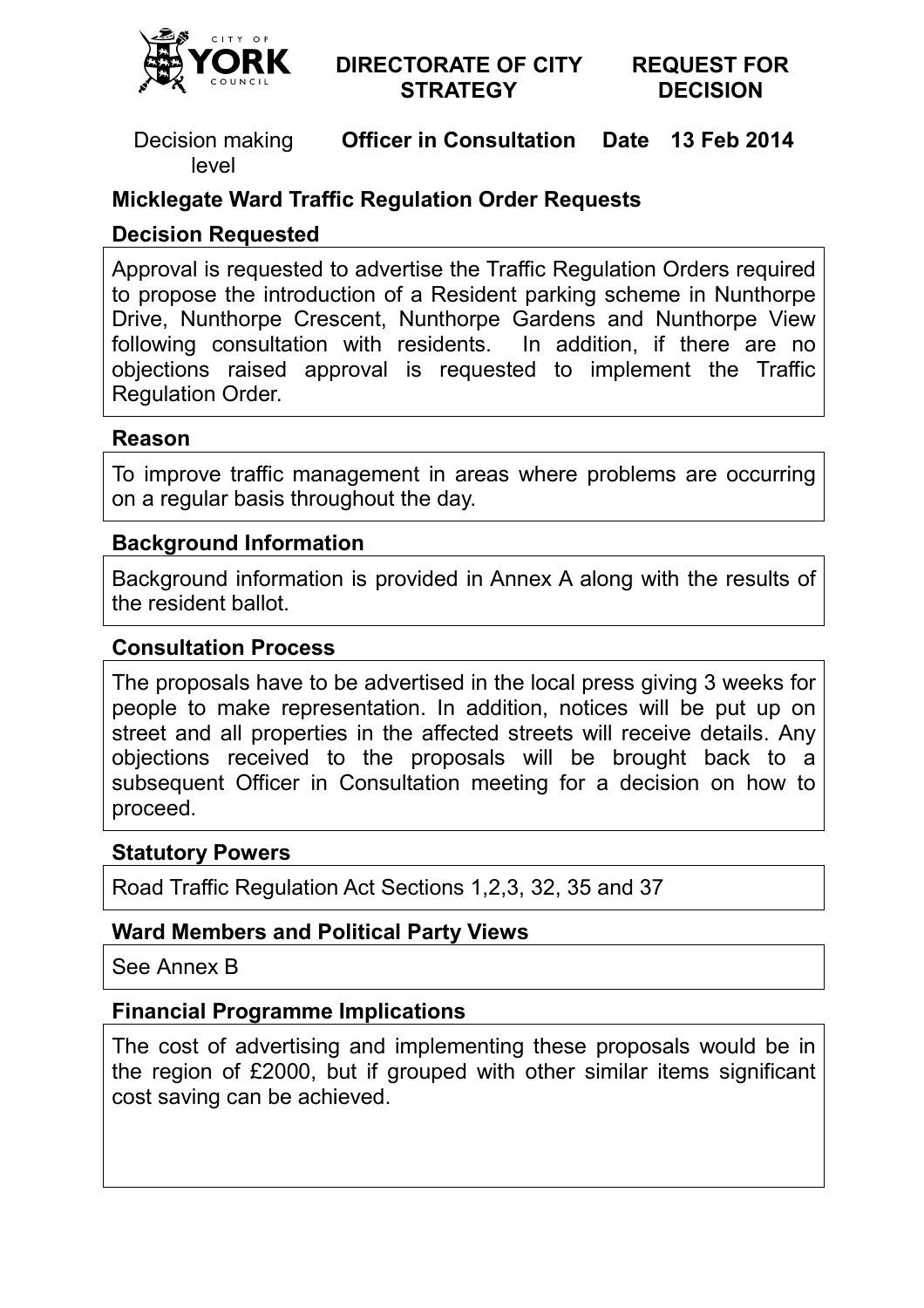# **Options**

The options available are:

- A. Approve the Resident Parking Scheme for advertising, or not, as outlined in the plan in Annex D.
- B. Defer for further information to be brought back to a subsequent Officer in Consultation meeting.
- C. Amend the proposals depending on circumstances.

# **Level of Risk**

| 1-3 Acceptable           | $\checkmark$ 16-20 Action Plan          |  |
|--------------------------|-----------------------------------------|--|
| 4-8 Regular Monitoring   | 21-25 Registered as a<br>corporate risk |  |
| 9-15 Constant Monitoring |                                         |  |

# **Internal Consultation**

The additional lengths of restriction will have to be included in the rounds made by the parking attendants, but this will not require additional staff. There are no legal, financial, sustainability, equalities, property, crime and disorder or other implications.

## **Implementation Status**

| Consultation to commence | April 2014         |  |
|--------------------------|--------------------|--|
| Work in progress         | May & June 2014    |  |
| Work completed           | July & August 2014 |  |

### **Recommendations**

- Option A; Resident Parking Scheme to be advertised as set out in Annex D.
- Approve the implementation of the proposals if no objections are received. Any objections received will to be brought back to a subsequent Officer in Consultation meeting for resolving.

Contact Details Author: Sue Gill Traffic Technician Network Management Tel No. (55)1497

Manager Responsible for the Report: Alistair Briggs Traffic Network Manager

**Report Approved** 

**Date** Date 07/02/2014

**Wards Affected:** Micklegate **All** 

**For further information please contact the author of the report**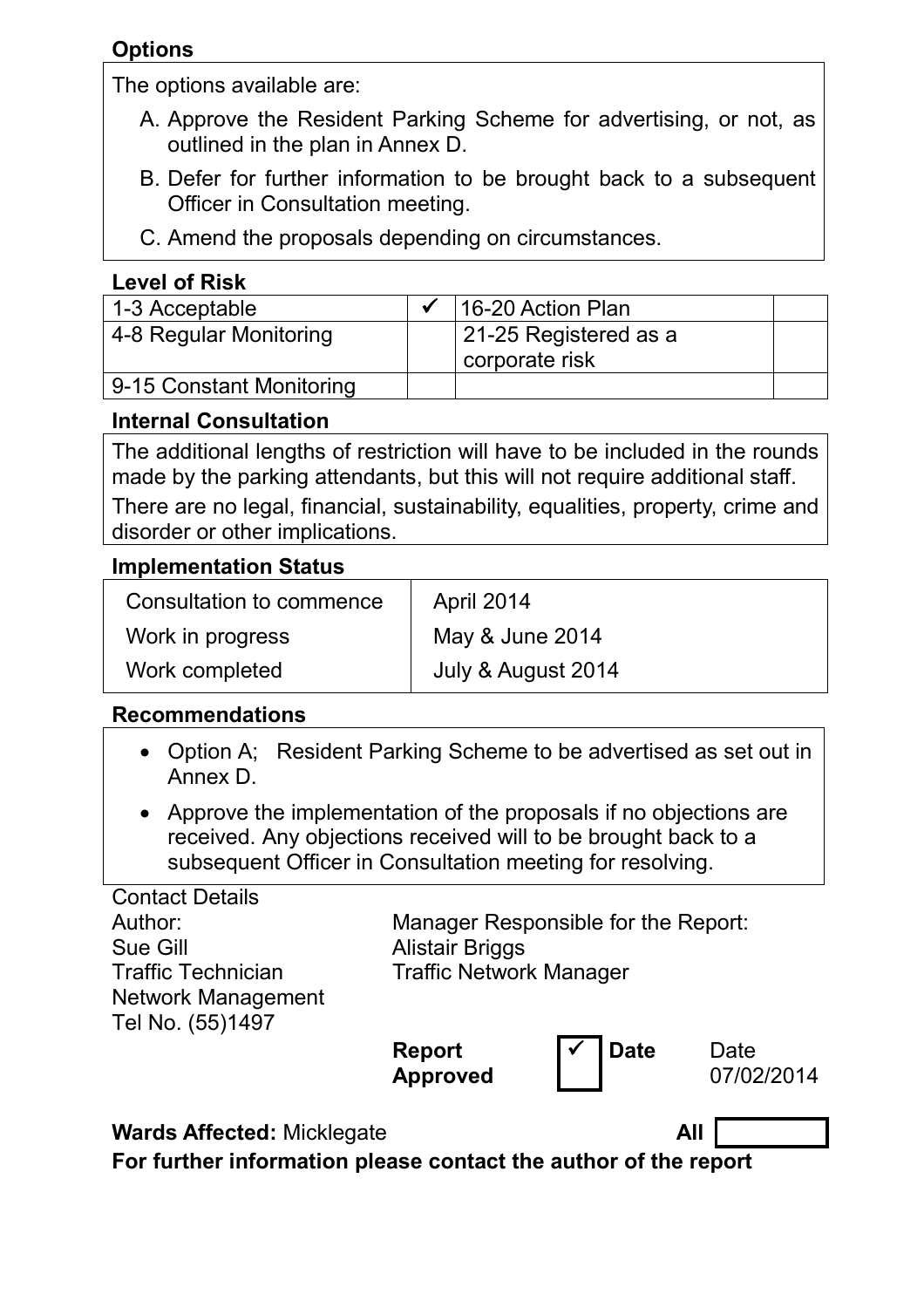### **Background Information**

A petition was received from residents in the above mentioned streets signed by 76 households (72% of properties) requesting action be taken to resolve parking issues created by inconsiderate drivers parking in the north turning head and others parking close to and opposite driveways. It was alleged the majority of the parking was non-residential. Options were considered at a Cabinet Member decision session on the  $17<sup>th</sup>$ October 2013 were it was resolved to consult with residents on their preferred options. The results of the consultation process were nonconclusive with a split between residents who preferred resident parking with other preferring no action at all to be taken.

# **Consultation Results**

Information and a ballot form was hand delivered to all residents on the  $11<sup>th</sup>$  December June. I have attached the documentation pack sent to residents (Annex C).

77 letters were hand delivered to all properties

52 (67%) Ballot forms were returned, of these;

1 did not express a preference

4 were in favour of Option One (Double yellow lines in the North turning head only)

2 were in favour of Option Two (Double yellow lines in the North turning head and one side of the street including Nunthorpe Gardens and Nunthorpe View)

23 were in favour of Resident Parking

22 were in favour of taking No Action

# **Comments from Residents**

Some residents added comments to the ballot sheets, A précis and range of comments is given below:

# **Those in favour of Residents Parking**

- It would be great to see fewer cars on the Crescent.
- Hopefully this would see an end to ridiculous congestion with parking on pavements and verges
- There have been times when emergency and refuse vehicles cannot negotiate the slalom effect created by parked cars
- Additional yellow lines at the entrance to Nunthorpe View would be good, options one and two are pointless.
- We think we should try a Mon-Fri scheme to give more flexibility for residents.
- We would prefer restricted parking 9am to 5pm, Mon to Fri as on Maple Grove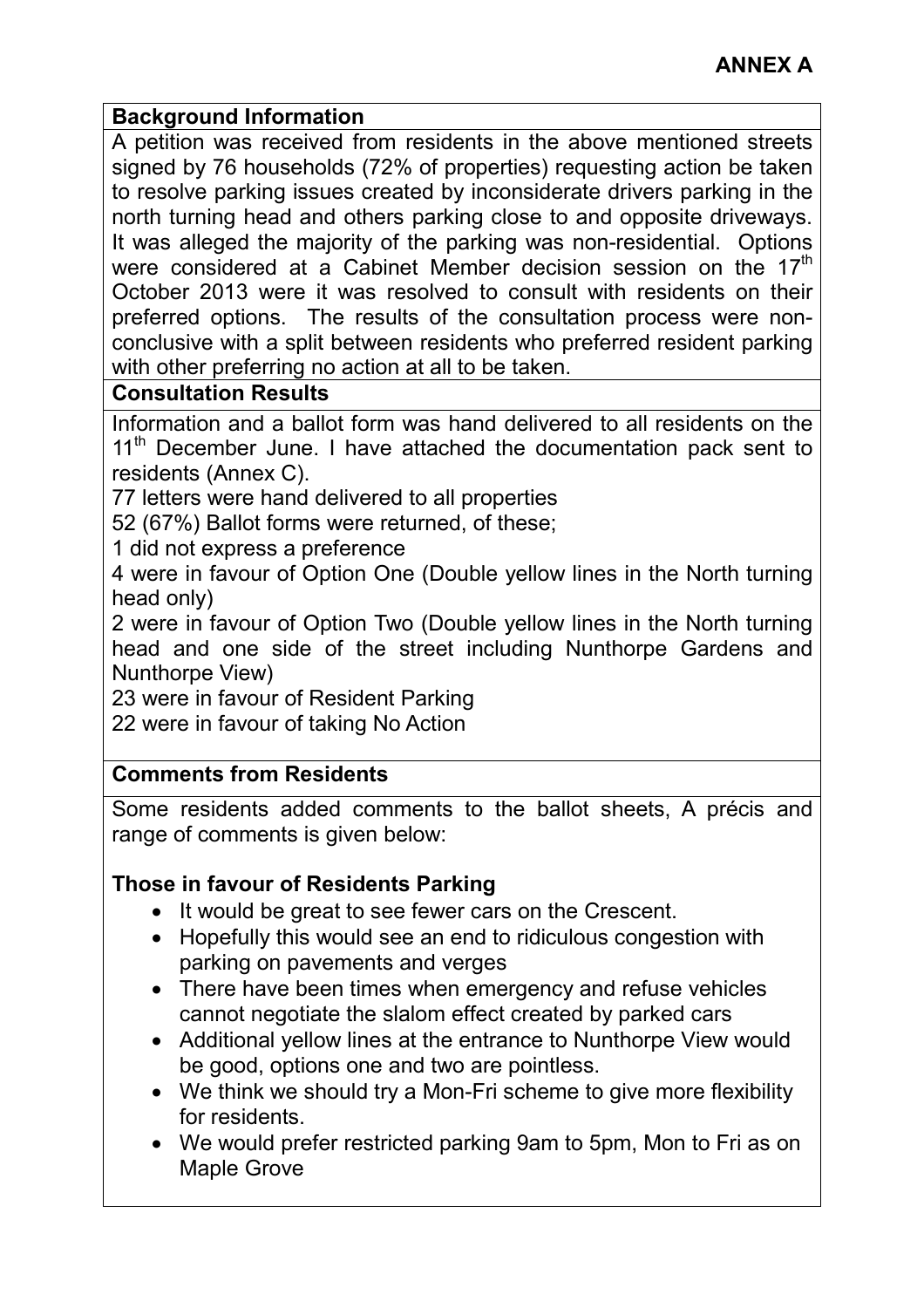# **Those in favour of No Action**

- When you live near to the city centre parking is to be expected
- Would only push cars into Nunthorpe Grove and South Bank; the consultation is inaccurate in the way Option 2 is presented; we would like to see prompt enforcement of highway code violations such as parking too close to driveways and junctions; Resident Parking too expensive and I object to paying more for an older car when its carbon footprint had been created long before such schemes were mooted.
- We do not see a big problem. We have a drive. Any kind of proposed action will greatly affect visitors to our house which will be frustrating when there is not a big problem
- We are absolutely against Resident Parking. Problems not created by residents so why should we be financially penalised to resolve the issue. Each of the other options only cause further problems for the residents
- I suggest marked parking bays in the turning head so cars park more considerately. The options given are of no advantage to us as each one includes the restrictions in the turning head area.
- We live in the thick of this situation but none of the option would help and resident parking is simply a way for the council to make money from us and we should not be expected to pay for the right to a safe street and access etc. Permits should be free to every household and at least one guest pass allocated to each house.

# **Those in favour of other options**:

- It is the inconvenience and cost for visitor parking that concerns me for ResPark. I live at the South West of the Crescent and do not perceive a serious problem in my section. (resident preferred option one)
- We recognise there is an issue at the northern end of the street and any action should be in relation to turning head only; we definitely do not want resident parking.
- I can't blame residents of this area and workers for parking in nearby streets when parking charges are so high.

# **Form returned with no specified option**

• None of the options are helpful; all options penalise residents; problem worse since CyC introduced Resident Parking in nearby areas which just pushes the problem elsewhere and does not address the issue; why can't we have a rising bollard like Victoria Bar? Alternatively you should restrict access to residents only at no cost to them.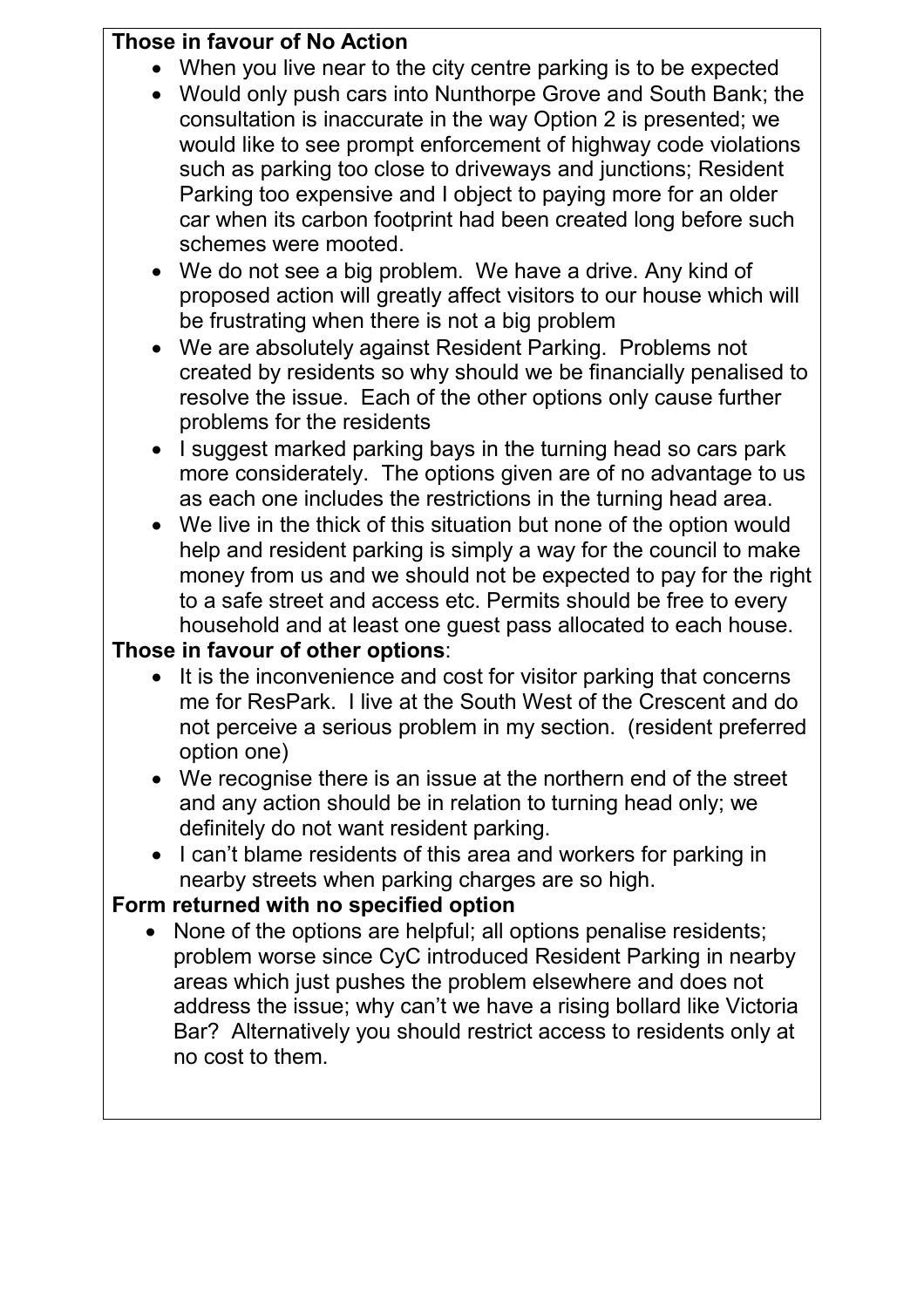# **Officer Comments:**

A small majority of residents are in favour of some action rather than no action. There were strong objections expressed by adjacent residents to the proposed no waiting at any time restrictions in the north turning head. The main objections expressed to Resident Parking were on the financial cost to residents.

Our recommended option is to propose a residents parking scheme, Monday to Friday between 9am and 5pm without any further no waiting restrictions being introduced. This will remove commuter parking from the turning head area during the working week when it is most needed for the use of deliveries, tradesmen and refuse vehicles. If the ResPark scheme is implemented and this area is still proving problematic we could revisit the issue at a later date.

Most residents have off street parking amenity and may not have to finance an on-street parking permit for their own vehicles. A Mon to Fri scheme may be more acceptable.

# **Recommended Option**

**Option A** – Advertise Resident Parking scheme as outlined within Annex D and the consultation documents sent to residents to operate between 9am and 5pm Monday to Friday.

All objections would be brought back to an OIC or Cabinet Member decision session for resolution.